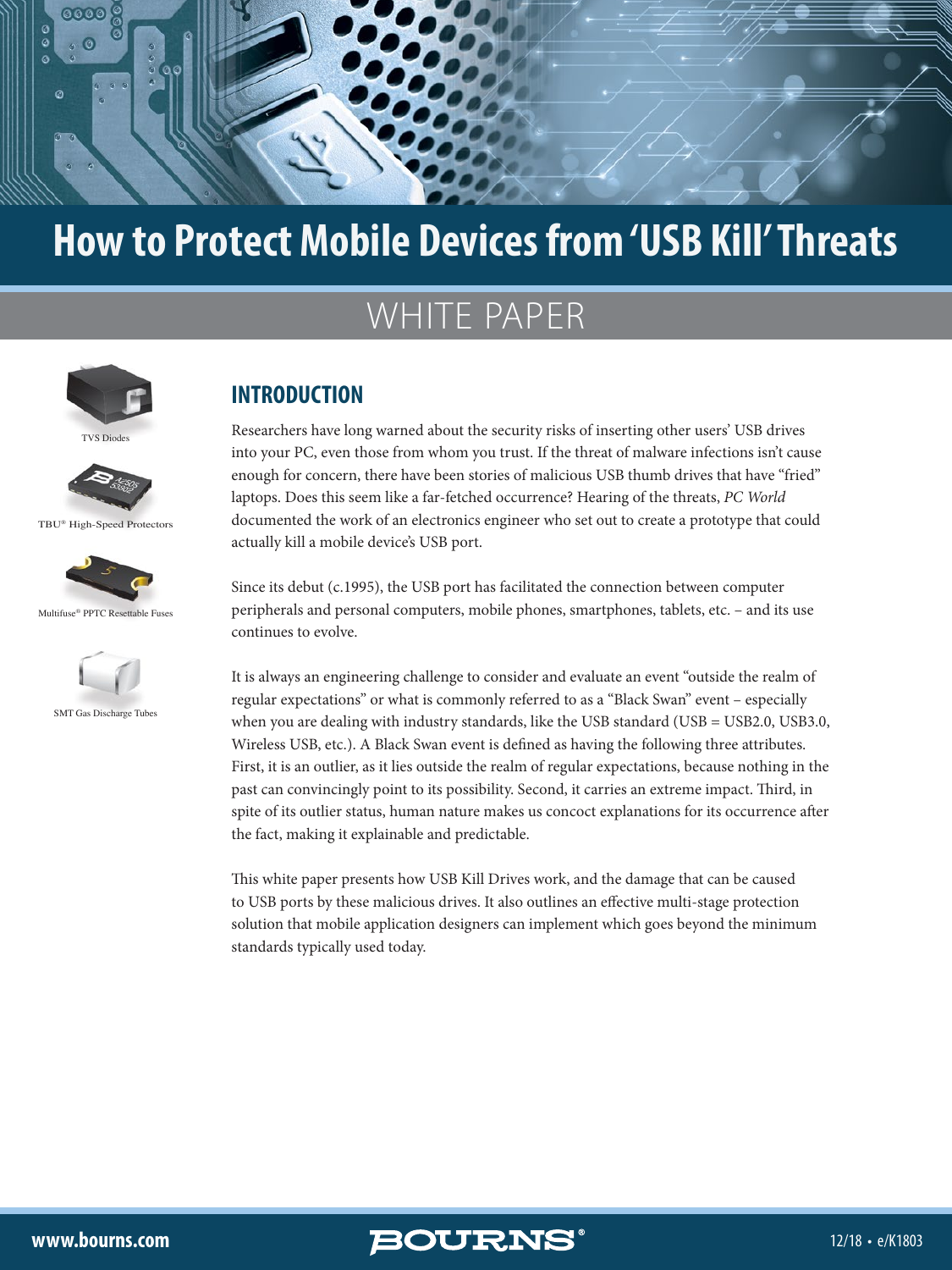



**TVS** Diode



TBU® High-Speed Protectors





SMT Gas Discharge Tube

## **What is USB Kill?**

The USB Kill or USB Killer 'Black Swan' event – was the engineering challenge to protect a USB port against a 'couple hundred volts' and 'couple hundred amps'.

A USB Kill or USB Killer Drive is a malicious USB flash drive that can first charge via the USB Vbus, and then deliver a power surge of between -220/240 Vdc and >175 A pulses via USB data lines. This extreme power surge is delivered in a repetitive loop with the intention of damaging anything that isn't designed to withstand its surge. This malicious device can cause a wide variety of damage – from a simple damaged port to an uncontrollable thermal event. Because many mobile devices are now used in mission-critical applications or are of a high dollar value, they will need to be protected from USB Kill dangers.

Due to the USB port's broad installed base, the standard/default protection is widely known. A common practice is to protect the USB data lines with an ESD protection device that complies with the IEC 61000-4-2 (ESD) standard. Unfortunately, a USB Kill Drive can exploit this level of protection.

Designed to overpower the most common USB data line protection, the large surge a "USB Kill" or "USB Killer" drive can generate is often too much for the most common ESD protection devices to handle. After the first couple of pulses, the subsequent power surges continue to damage any electronic components in their path, beyond the USB controller – and in some cases, resulting in an uncontrolled thermal event.

Figure 1 shows actual USB Kill waveforms.

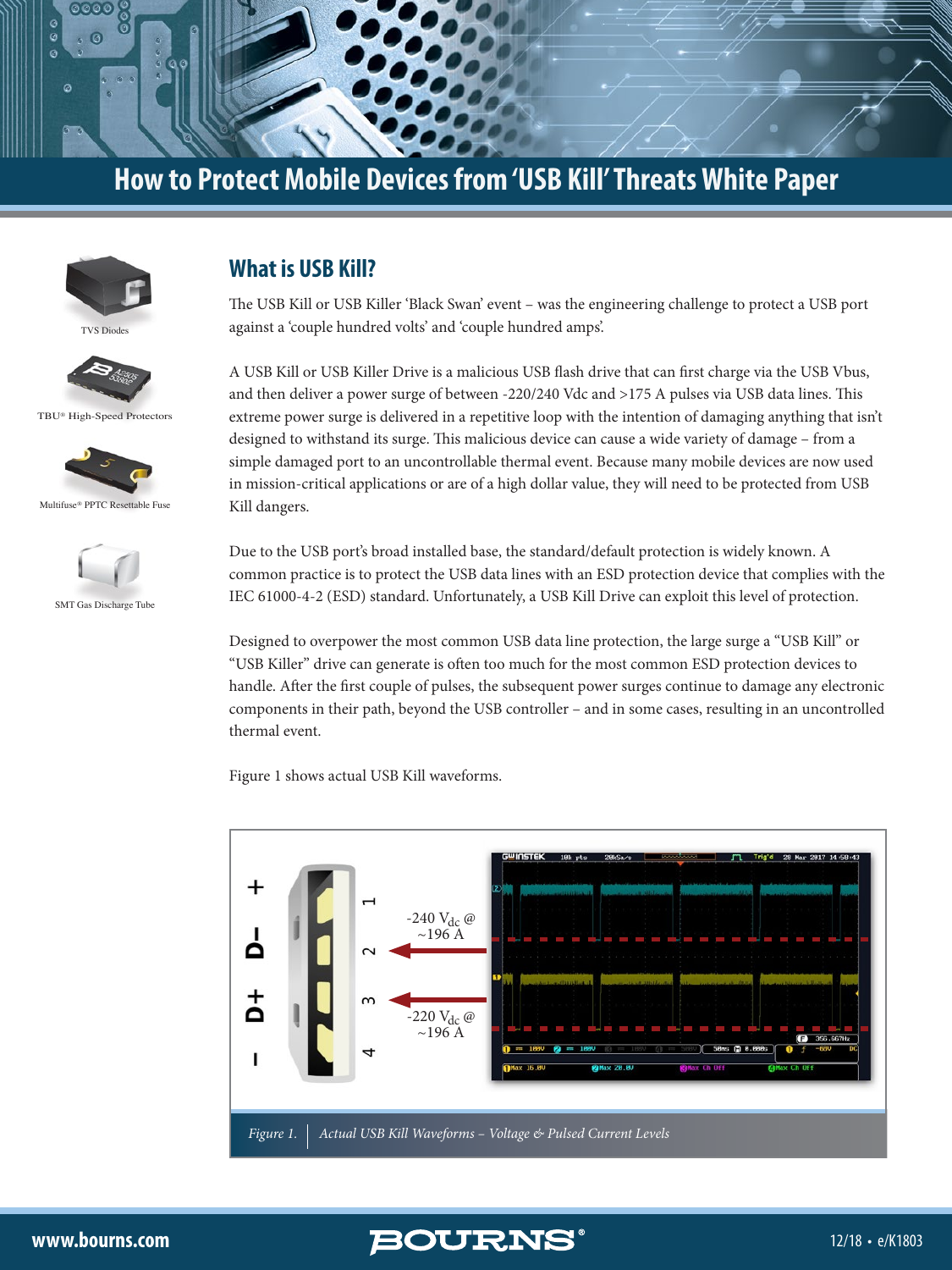



**TVS** Diode



TBU® High-Speed Protectors



Multifuse® PPTC Resettable Fuse



#### **An Effective Protection Solution**

There are a wide variety of circuit protection technologies available, so it is necessary to find the right robust protection solution for USB Kill Drives. After testing and researching the surge parameters of a USB Kill Drive and how it attacks devices, the engineers at Bourns concluded that a multi-device solution that includes TVS diodes, TBU® High-Speed Protectors (TBU® HSPs) and Gas Discharge Tubes (GDTs) provide the optimum defense against USB Kill threats.

Figure 2 illustrates a traditional USB port protection solution that uses a TVS diode for ESD protection and a PPTC for overcurrent protection and/or reverse polarity protection. Added to a basic USB port protection solution are TBU® HSPs and a GDT that together are necessary for an effective anti-USB Kill solution.



Bourns designed its TBU® HSPs as electronic current limiters that deliver effective surge protection for lightning, power induction, power cross, Earth Potential Rise (EPR) or other energy surge conditions. Constructed using MOSFET semiconductor technology, TBU® HSPs, when placed in series with a signal line, monitor the current flowing through the line. If the current exceeds a preset level, the TBU® HSP triggers, providing an effective barrier to high voltages and currents. Valuable for a USB Kill application, the TBU® HSP begins protecting in less than 1 millisecond. When in the protected state, the TBU® HSP restricts line current to less than 1 mA typically, and blocks voltages up to the maximum voltage rating of the device. At the end of a surge event, the TBU® HSP will begin the reset process when the voltage across the device drops below the  $V_{reset}$ level and will complete the reset process when the signal line returns to its normal operating range.

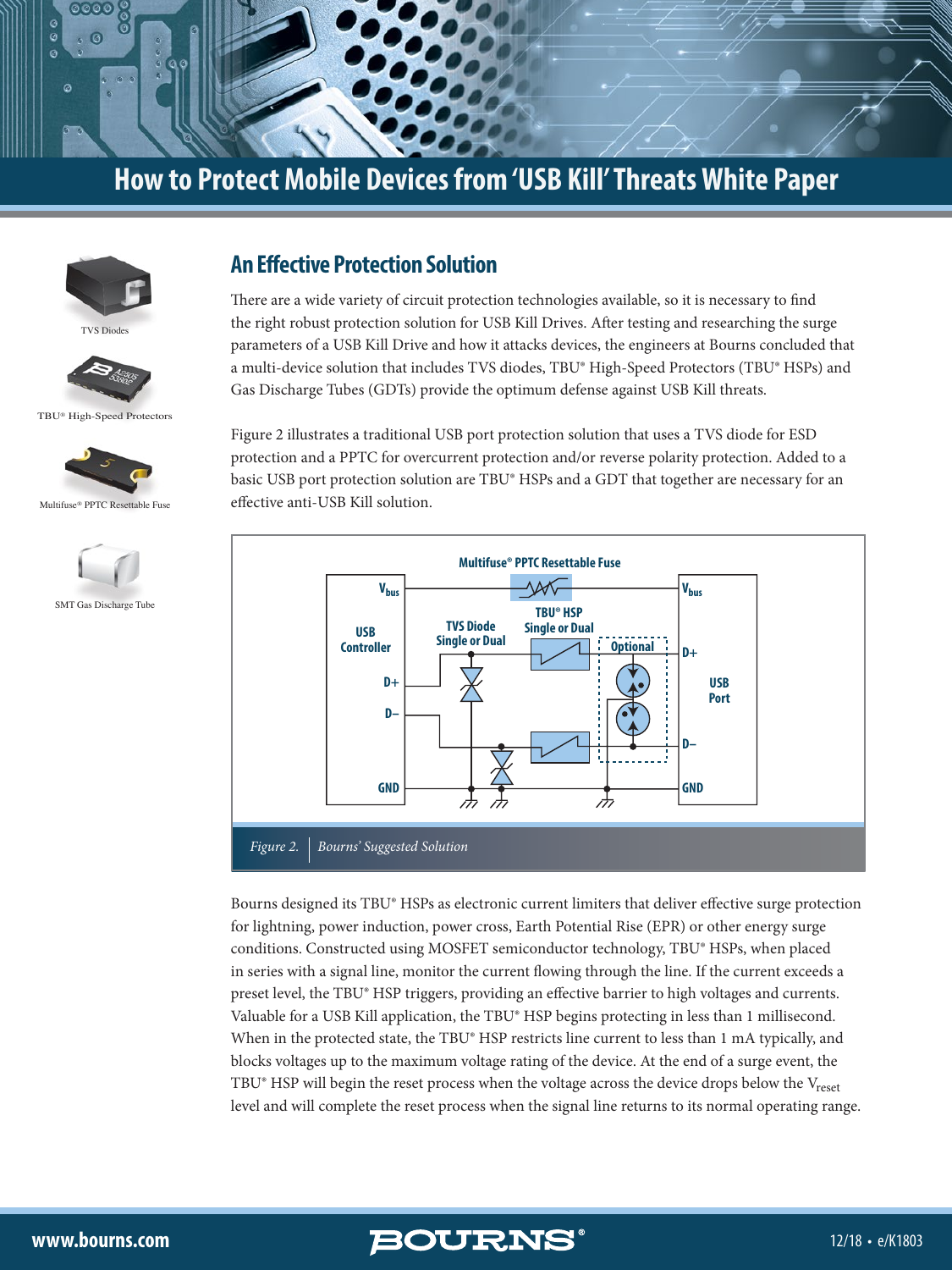



TVS Diodes



TBU® High-Speed Protectors







SMT Gas Discharge Tube

#### **An Effective Protection Solution** *(Continued)*

Features that make Bourns® TBU® HSPs highly suitable in an anti-USB Kill application are:

- Series protection device
- Triggers at a specified current
- Can block voltages up to 850 V, enabling easy coordination
- Provides superior protection in less than 1 μs
- Does not add capacitance to the signal line
- Extremely low let-through energy
- Self-resetting (V<sub>reset</sub> valve)
- Very high bandwidth
- Small size in DFN package

Using a GDT's low capacitance (<1 pf) and fold-back characteristics, this solution performs similar to a "bleeder-resistor." The GDT, with its >2 kA rating and crowbar characteristics, is an optional device to deplete the USB Kill capacitor bank in the first couple of pulses.

GDT surge arrestor devices are designed to operate on the gas-physical principle of the highly effective arc discharge. Essentially a voltage dependent switch, the GDT maintains a high impedance off-state until a voltage exceeds the device's sparkover voltage. At this point, the gas in the GDT becomes fully ionized and conduction takes place within a fraction of microsecond. During arc-over, the GDT exhibits the low impedance of a crowbar device resulting in very low onstate voltage (arc voltage). The crowbar effect of the GDT effectively limits the overvoltage to a low level and shunts the associated flowing current away from downstream components and circuitry. When the surge event subsides and the system voltage returns to normal levels, the GDT will reset into its high impedance (off) state.

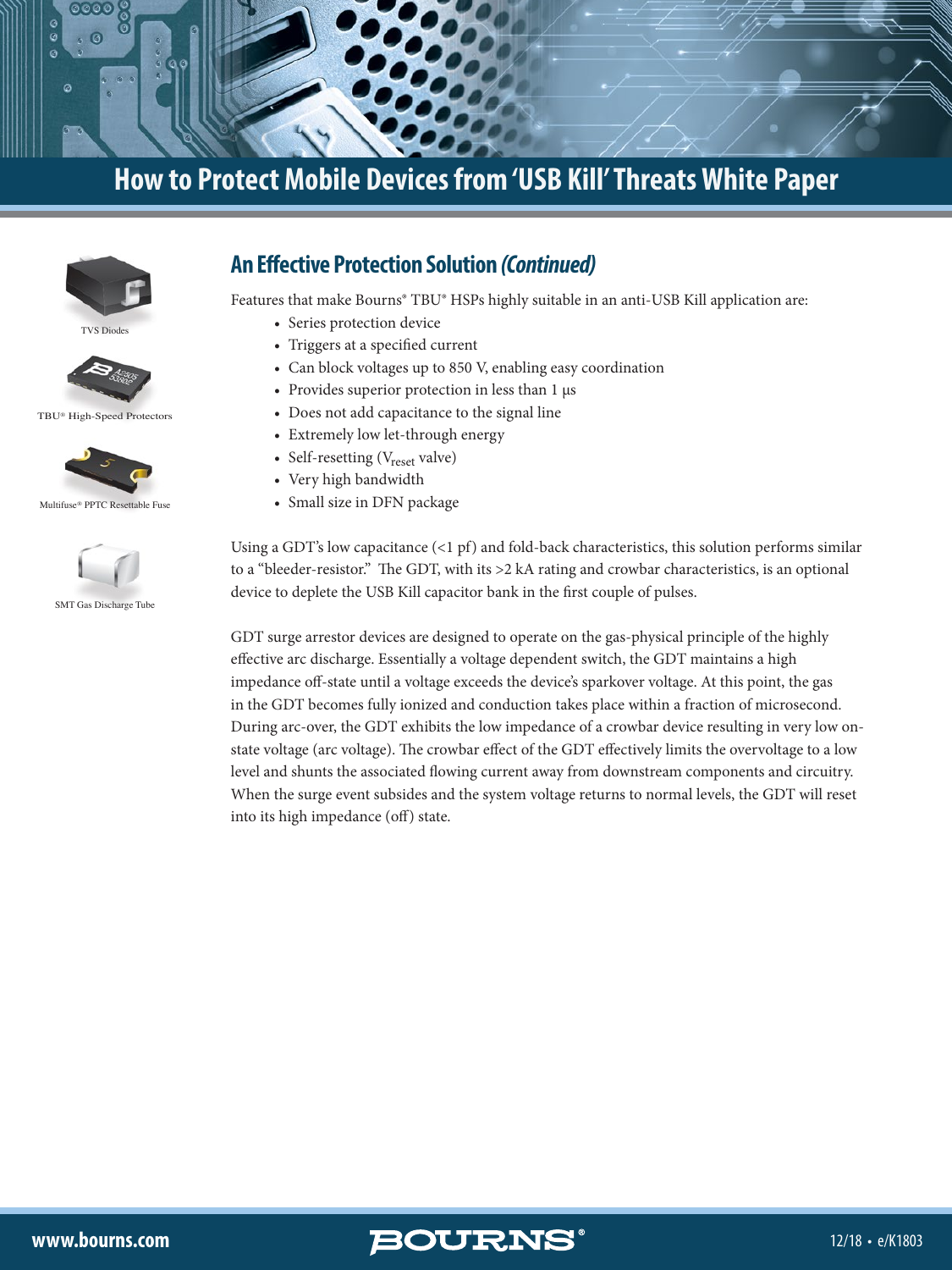



TVS Diodes



TBU® High-Speed Protectors





#### **An Effective Protection Solution**

Figure 3 shows a Bourns lab test of only the TVS and TBU® HSP to highlight the reduction in voltage and current from the use of these devices. In this test the voltage has been reduced to the TVS Diode  $(V<sub>br</sub>)$  and the current reduced to a manageable ~68 mA. Please note the repetitive pulses, which will only end when the capacitor blank has been depleted.





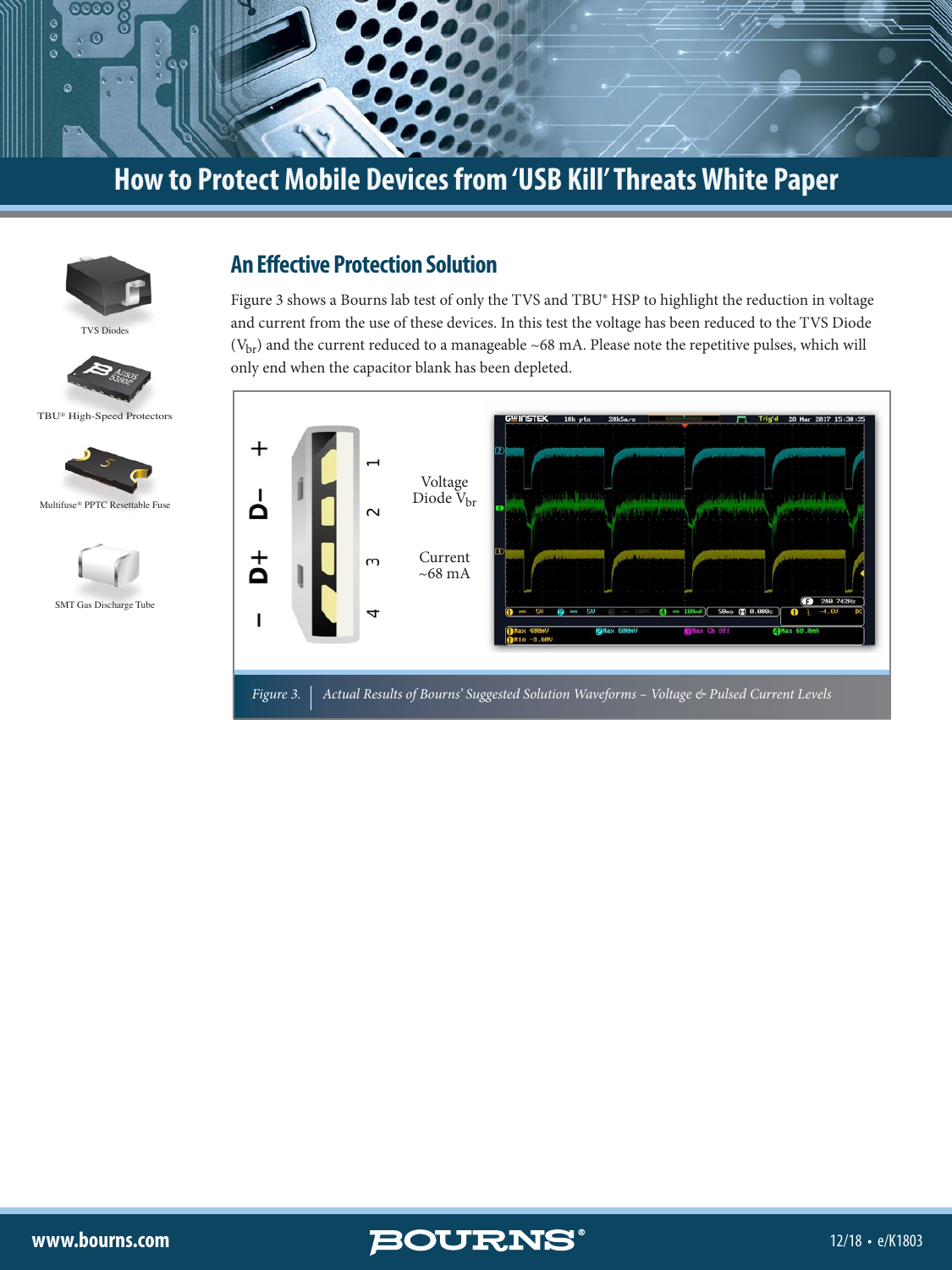



**TVS** Diode









#### **An Effective Protection Solution** *(Continued)*

Figure 4 shows Bourns' suggested USB Kill solution that highlights the devices required for evaluation, which can be easily modified per unique customer requirements, single/dual devices, PCB area, etc.



#### **Option 1 [MIN] (4 Total Components)**

Two TVS Diodes: Bourns® Model CDSOD323-T05LC (1 pF) (1x per data line D+ and D-). Two TBU® High-Speed Protectors: Bourns® Model TBU-CA040-050-WH (1x per data line D+ and D-).

#### **Options 2 [FULL] (7 Total Components)**

One Multifuse® PPTC Resettable Fuse: Bourns® Model MF-NSMF075-2 (1x V<sub>BUS</sub>). Two TVS Diodes: Bourns® Model CDSOD323-T05LC (1 pF) (1x per data line D+ and D-). Two TBU® High-Speed Protectors: Bourns® Model TBU-CA065-050-WH (1x per data line D+ and D-). Two SMT Gas Discharge Tubes: Bourns® Model 2051-09-SM (1x per data line D+ and D-). (crowbar device) to deplete capacitor bank.

Figure 4 shows two solutions that, depending on PCB space and the desired level of protection, could be selected. The main difference between option 1 and option 2 is the addition of the GDT. If and when a USB Kill is connected, option 1 will cycle until the USB Kill capacitor bank is depleted, which could take some time.

Option 2 uses the GDT's fold-back characteristics as a "bleeder-resistor" to deplete the USB Kill capacitor bank in the first couple of pulses. This multi-stage protection approach gives mobile application designers an effective solution for malicious USB Kill threats using proven components readily available today.